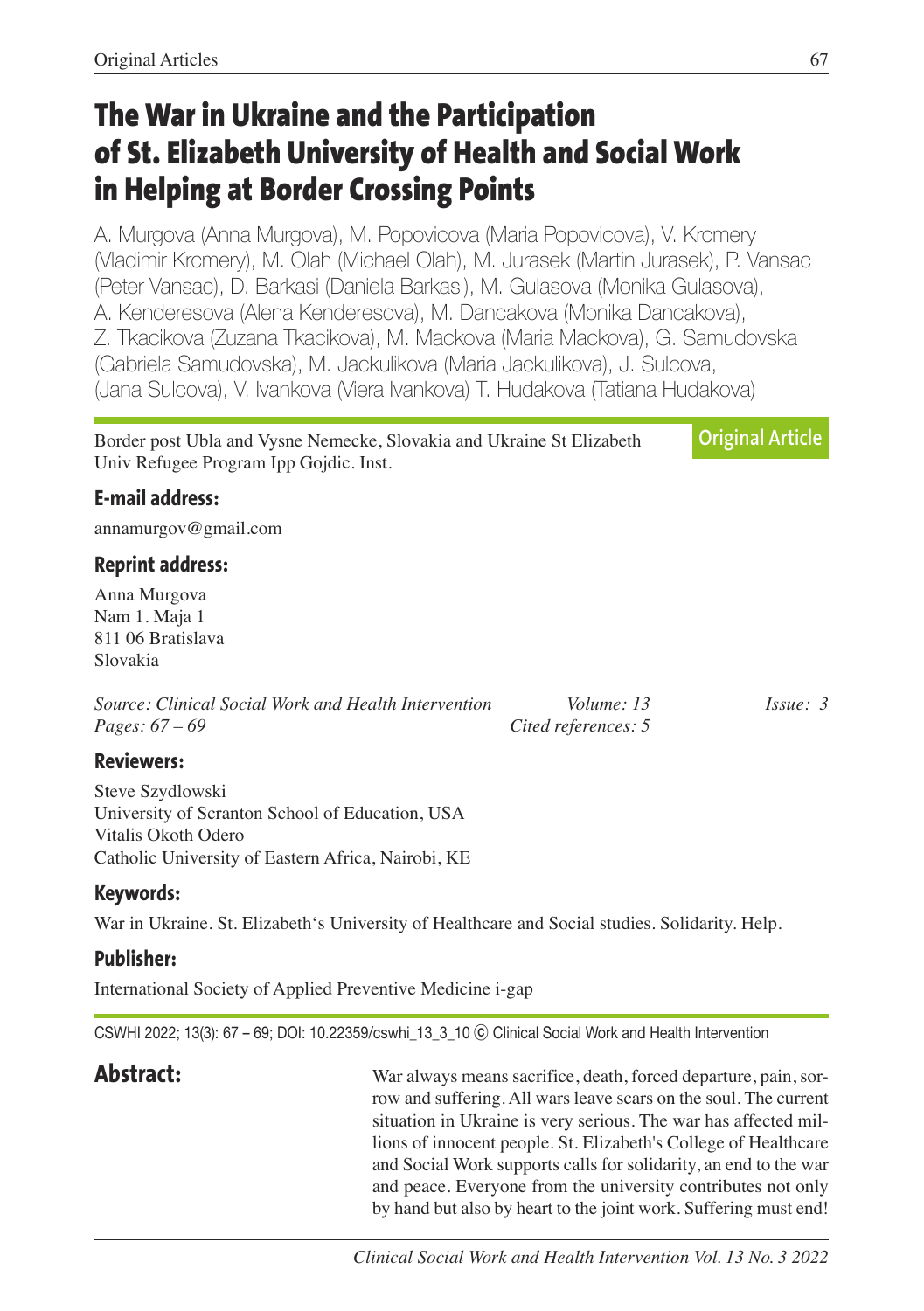The day war broke out in Ukraine, the lives of the whole world changed. We do not understand. We do not believe that such thing can happen in the 21st century. After all, we took peace for granted! But the reality is cruel! We watch people seeking safety and running from the war. Fortunately, we see the solidarity of people around the world engaging in humanitarian aid to people affected by the war. St. Elizabeth's University of Health and Social Work, Presov and Michalovce workplaces, are no exception.

Our university has been involved in this help since the first day the need arose. Our founder, Professor Krcmery, was the first to mobilize teachers and students from Michalovce and Presov workplaces, who are closest to the border crossing points with Ukraine. Our task was to map the need for assistance on all crossing points from Ukraine to Slovakia and to provide the necessary help. The first day we were at the Ubla border crossing point where we consulted the need for assistance and together with the management of the border crossing we addressed strategies to help. It was not so much about professional help as it was about human companionship, human warmth. We helped people escaping from Ukraine with their luggage and their children to safety of our country, to Slovakia. At first, it was the nearest villages whose inhabitants offered refuges to stay in their own homes. It was amazing! They helped people they didn't even know with an open heart and arms. The mayors of the villages vacated the premises of the school, the cultural house, which they adapted for sleeping and resting. At the border crossing point itself, students of our university, who live relatively close, helped with luggage, children, provided transportation by car, helped with delivery to safety. Since it was very cold, they bought blankets to warm up, which they handed out right on the territory of our state, along with hot drinks, tea, coffee.

Since the Red Cross had its stand there, our nursing students immediately reported as paramedics and helped as they knew. Students of our university, from the Department of Nursing, are also employed at the hospital in Snina, which has taken over the responsibility of providing health care to people from the Ubla border crossing point. In this way, our students also participated in providing care. A similar situation was at the border crossing in Vysne Slemencia. Here, our university students also helped as they knew. Since they had a situation mapped in the center of events, they knew what people fleeing war in Ukraine missed the most. They started to organize collections of clothes, food, hygiene supplies, etc. The commanders of the mentioned border crossings themselves evaluated that the Vysne Nemecke border crossing point which is the largest crossing, needs help to a greater extent. There was an enormous influx of people coming to our territory. Here, in cooperation with the Order of the Knights of Malta, we began to provide assistance services in continuous operation. Teachers and students in day and night shifts, who help with luggage, registration, equipping sim cards for phones, arranging transportation to other places by cars, buses, vans, but also by providing rest in heated tents and providing refreshments, food and improvised dining.

Thank God for the solidarity of all the volunteer organizations that were the first to get involved in the border crossings. We support each other, organize help and are always looking for ways to improve the care provided. The Salesian Sisters of Michalovce also work closely with us, who are also fluent in languages and interpret when and to whom it is necessary.

At the borders, it is also necessary to take care of small children who have their own specific requirements. For this purpose, our university has set up a container for mothers with children, where mothers can relax, take care of their baby, whether breastfeeding, preparing food for the baby, repacking, changing, or providing them with the necessary nursing care. The container is heated; there is a microwave, kettle, changing tables, diapers, toiletries and hygiene packages which mothers will also receive when leaving. There are also clothes and toys for children, which they enjoy very much. This baby container is available 24 hours a day. Students of the Department of Nursing ensure continuous day and night shifts.

Our St. Elizabeths's University of Health and Social Work, as it also has a branch workplace in Michalovce, also provides volunteer work in the hotspot in Michalovce where it provides services with doctors from all over the country in providing medical assistance in the tent of health professionals, also in day and night shifts. At first, it